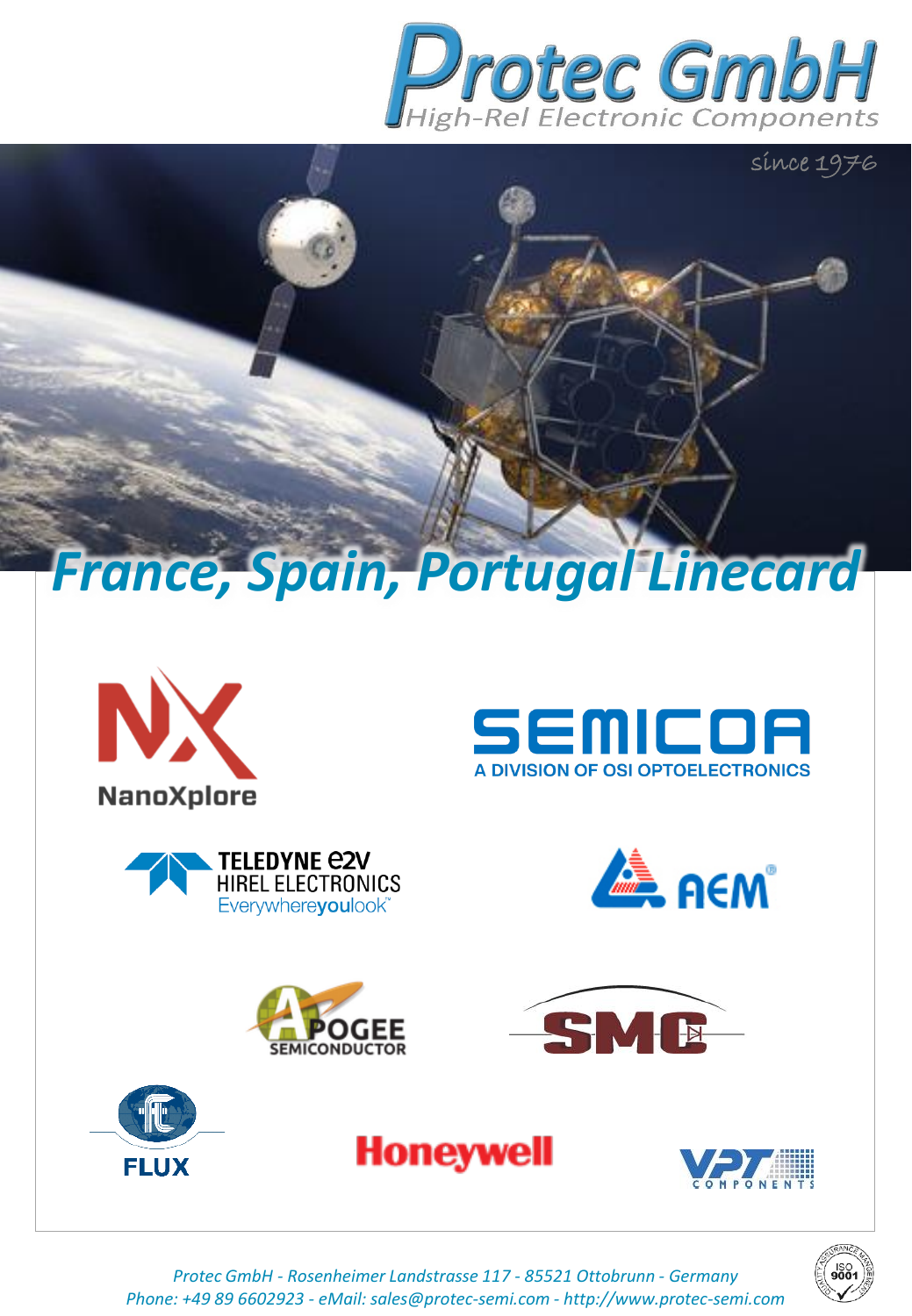



*Protec GmbH is specialized in the distribution of high quality products for the electronics industry, particularly for the Space, Avionic, High Voltage, High Temperature and Niche Industrial Markets.*

*We are supporting customers and manufacturers with our expertise in:*

- *- EUS requirements and licensing processes*
- *- CoC requirements*
- *- Design in support*
- *- Export classifications and rules*
- *- Product trainings*

*Support and understanding of terms like SLDC, LOT acceptance, PIND, TID, ELDRS, SEE, SEU, SEL, Proton testing and many more industry specific terms.* 

#### *Protec GmbH –Contacts for France, Spain & Portugal*





*Protec GmbH - Rosenheimer Landstrasse 117 - 85521 Ottobrunn - Germany Phone: +49 89 6602923 - eMail: sales@protec-semi.com - http://www.protec-semi.com*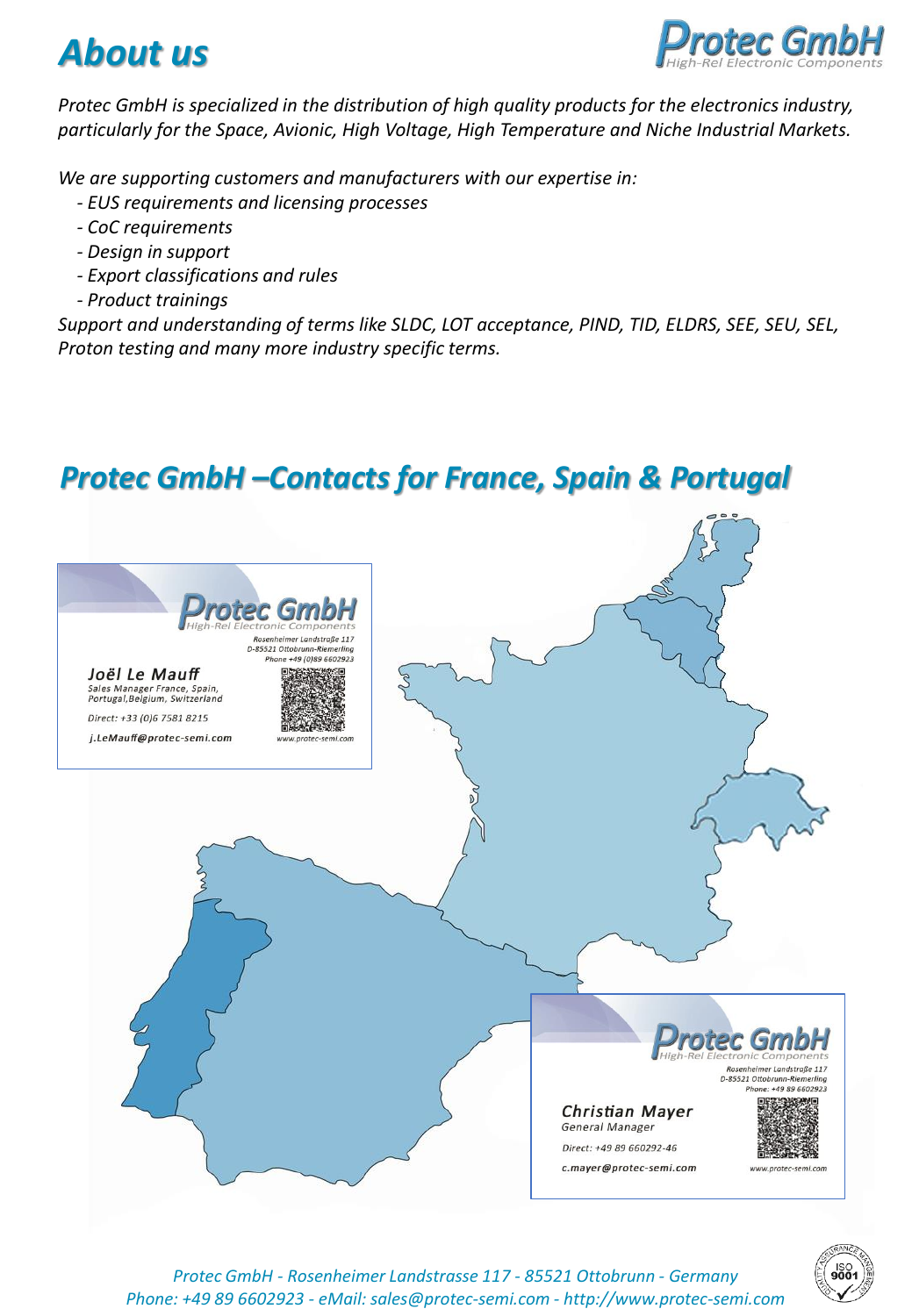# *Products by Manufacturer*





## *Bare Die Components for Hybrids Mil and Space*



*Protec GmbH - Rosenheimer Landstrasse 117 - 85521 Ottobrunn - Germany Phone: +49 89 6602923 - eMail: sales@protec-semi.com - http://www.protec-semi.com*